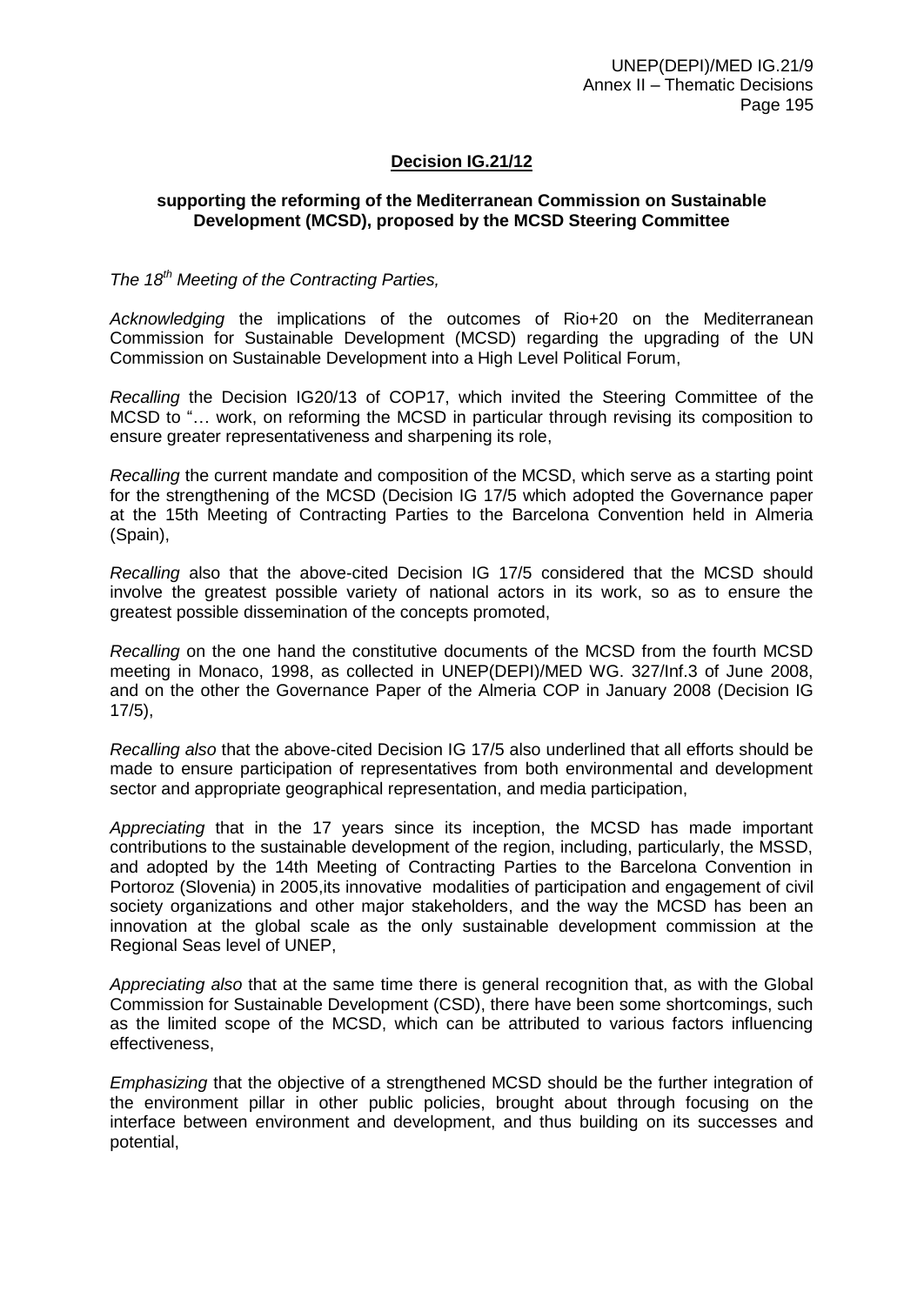*Taking note* of the recommendations from the 15<sup>th</sup> Meeting of the Mediterranean Commission for Sustainable Development in Malta in 2013 in this regard, particularly with respect to the envisaged core functions of the MCSD,

*Acknowledging* that there is a need to balance ambition and realism, especially since the MCSD has had a relatively limited budget so far,

*Considering* the need for enhanced cooperation with other international and regional organizations and financial institutions such as the World Bank, the Union for the Mediterranean, the UNDP and the Secretariat of the UNFCCC, in particular in view of ongoing negotiations to adopt a legally-binding new global climate change regime at the end of 2015,

## *Decides to:*

**Strengthen** the position of the MCSD in the MAP system and in the wider regional community, in line with the outcome of Rio+20 and COP17 Decision IG.20/13, by ensuring that, sustainable development matters will be discussed at the Conference of the Parties once every two COP meetings (four years);

**Sharpen** the mandate of the MCSD so as to strengthen its role and contribution to integrate the environment in other public policies and call for the revision accordingly of the constitutive documents of the MCSD, including its 'Terms of Reference', 'Rules of Procedure' and 'Composition'; and present the revised documents for the consideration and approval of the COP in 2015;

*Request* the MCSD, with the support of the Secretariat, to review MCSD participation and its composition, while retaining its focus on environmental sustainability (as agreed at COP 17 in Paris) and the interface between environment and development, with a view to ensuring the sufficient membership and participation, as MCSD members, by the key regional sustainable development stakeholders as described below, and presenting a final proposal for adoption by the  $19<sup>th</sup>$  COP in 2015:

- other UN specialized agencies and programs such as UNDP, UNIDO, FAO/ GFCM and UNESCO;
- partners representing the economic and social pillars of sustainable development;
- parliamentarians;
- the scientific community;
- local governments;
- representatives of wider Mediterranean processes, in particular the Union for the Mediterranean;

*Request* the Secretariat to support the MCSD to work further on forging partnerships and coordination between various actors, including the World Bank, the Union for the Mediterranean, and other UN actors besides UNEP such as the UNFCCC and the UNDP, to improve the implementation of the new MSSD;

*Request* the MCSD to encourage, through its meetings and operations, the exchange of good practice and to establish an on-line consultation platform for these purposes;

*Request* the Secretariat to prepare a proposal for the consideration of the MCSD on how a simplified peer review process could be put in place;